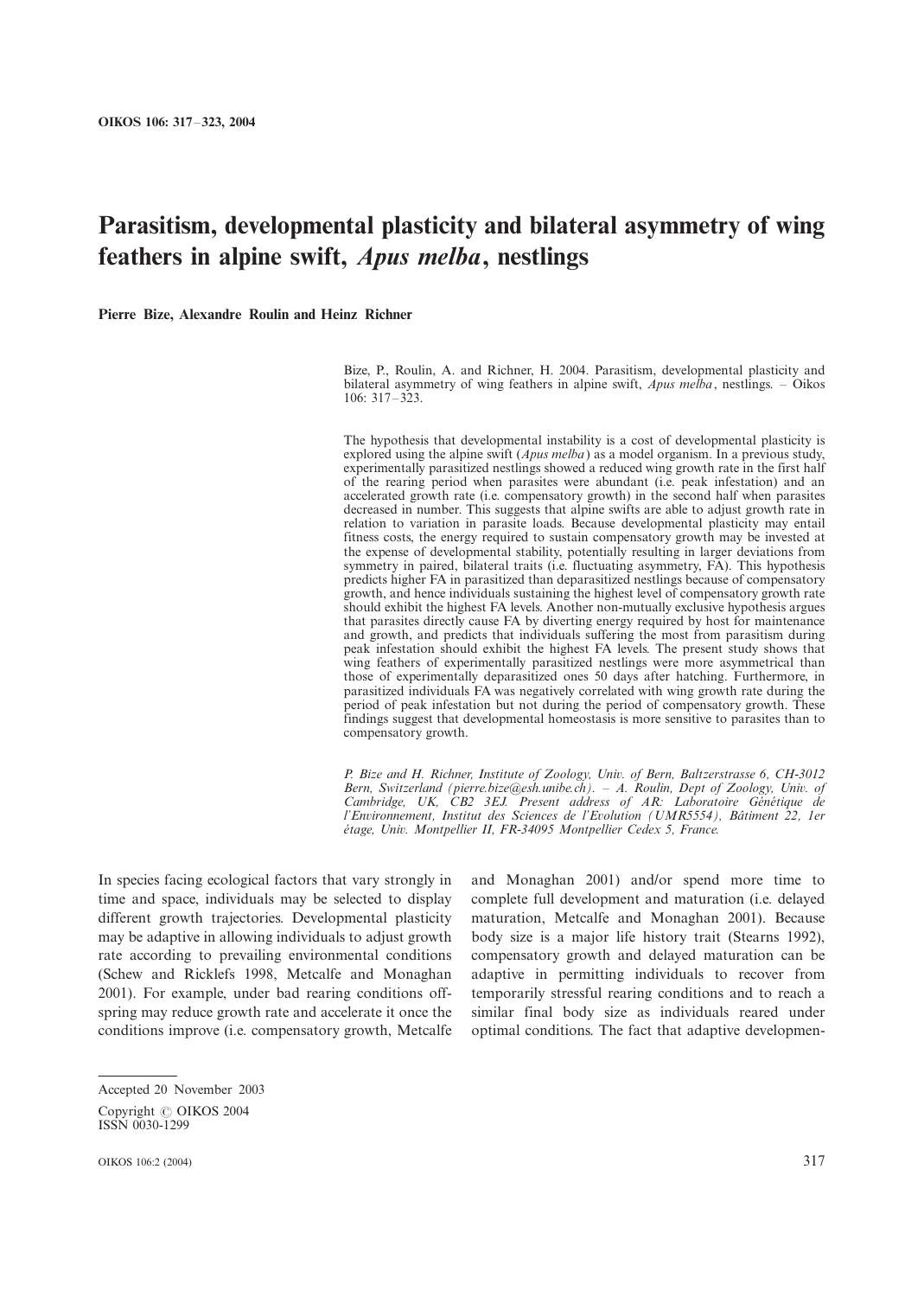tal plasticity seems to have evolved in a restricted number of animal species suggests that substantial costs are associated with this process (Arendt 1997, DeWitt et al. 1998, Schew and Ricklefs 1998, Metcalfe and Monaghan 2001). The nature of these costs, the time scale over which they are paid and the underlying mechanism remain poorly understood (Metcalfe and Monaghan 2001). Detailed studies on these issues are required to determine the factors that constrain the evolution and maintenance of developmental plasticity.

Here, we investigated if developmental instability is a cost of compensatory growth. Developmental instability is the result of small and random errors from a predetermined optimal developmental trajectory and phenotype (Waddington 1942, Palmer 1994). If these developmental errors are not neutralised by processes related to developmental homeostasis, they may accumulate, be detectable at the morphological level, and ultimately penalise individuals (reviewed by Møller and Swaddle 1997). Such developmental errors are commonly measured as fluctuating asymmetry (FA), the random deviations from perfect symmetry in bilateral, paired morphological traits (Van Valen 1962). Compensatory growth may increase the level of FA because a large amount of energy is required to sustain fast growth, and hence less energy may be devoted to developmental stability resulting in more developmental mistakes, and hence larger deviations from symmetry in paired, bilateral traits. Therefore, stressful rearing conditions may lead to higher levels of FA for two reasons. First, poor rearing conditions may have a direct effect on FA because less energy may be devoted to the maintenance of a symmetric phenotype when individuals are stressed. This hypothesis predicts a negative relationship between FA and growth rate during the period of stress when individuals display a lower than average growth rate. A role of stressful rearing conditions on FA has been experimentally demonstrated in a wide range of organisms (e.g. insects: Hosken et al. 2000; fishes: Mazzi and Bakker 2001; birds: Swaddle and Witter 1994, Ohlsson and Smith 2001, Brown and Brown 2002; mammals: Sciulli et al. 1979, Folstad et al. 1996), under various environmental stress factors (temperature: Hosken et al. 2000, food: Sciulli et al. 1979, Swaddle and Witter 1994, Ohlsson and Smith 2001, chemical agents: Mazzi and Bakker 2001; parasites: Folstad et al. 1996, Brown and Brown 2002, reviewed by Møller 1996). Second, stressful rearing conditions may have an indirect effect on FA when individuals display a higher than average growth rate after the period of stress has passed (i.e. compensatory growth). This hypothesis predicts a positive relationship between FA and growth rate during the period of compensatory growth. The aim of the present study is to test these two non-mutually exclusive hypotheses.

In a previous study (Bize et al. 2003a), we showed that alpine swift (Apus melba) nestlings face blood-sucking louse-flies Crataerina melbae (Diptera, Hippoboscidae) mainly during the first half of their development (the first 30 days of life) causing experimentally infested individuals to grow wings at a lower than average rate. In the second half (between 30 and 60 days of age), parasites become less numerous, and previously infested nestlings were shown to accelerate wing growth rate, allowing them to reach a similar final body size as experimentally parasite-free nestlings. As the peak of parasite infestation (i.e. stressful conditions) and compensatory growth do not occur at the same developmental period (first versus second half of the rearing period), it is possible to disentangle the relative contribution of parasites and compensatory growth to FA. For this purpose, we measured growth rate during the period of peak infestation and compensatory growth, and FA in wing feathers of 50 days old (fledging occurs at  $50-70$  days of age) experimentally parasitized and deparasitized nestlings. We first tested if parasitized nestlings had larger asymmetry in wing feathers than deparasitized ones. Then, to tease apart the relative effect of parasites and compensatory growth to FA in wing feathers, we used multiple linear regressions where growth rates of wing length during the period of peak infestation (between 20 and 30 days of age) and during the period of growth compensation (between 40 and 50 days of age) were entered as factors and FA in wing feathers of 50 days old nestlings as dependent variable. This model allowed us to test two non-mutually exclusive hypotheses. The first hypothesis proposes that compensatory growth causes FA because the energy required for a fast growth is invested at the expense of developmental homeostasis. This hypothesis predicts that, in experimentally parasitized nestlings, growth rate of wing length measured during the period of compensatory growth is positively related to FA. The second hypothesis advocates that parasites cause FA because they divert the energy required by host for body maintenance and growth. This hypothesis predicts that growth rate of wing length measured during peak parasite infestation is negatively related to FA. No similar relationships between FA and wing growth rates are expected in experimentally deparasitized nestlings, since the removal of ectoparasites is supposed to improve rearing conditions and relax constraints.

## Material and methods

#### The alpine swift

The alpine swift is a 90 g migrant colonial apodiform bird that feeds exclusively on insects caught on the wings. It is socially monogamous and reproduces in colonies counting a few  $(< 5)$  to several hundred breeding pairs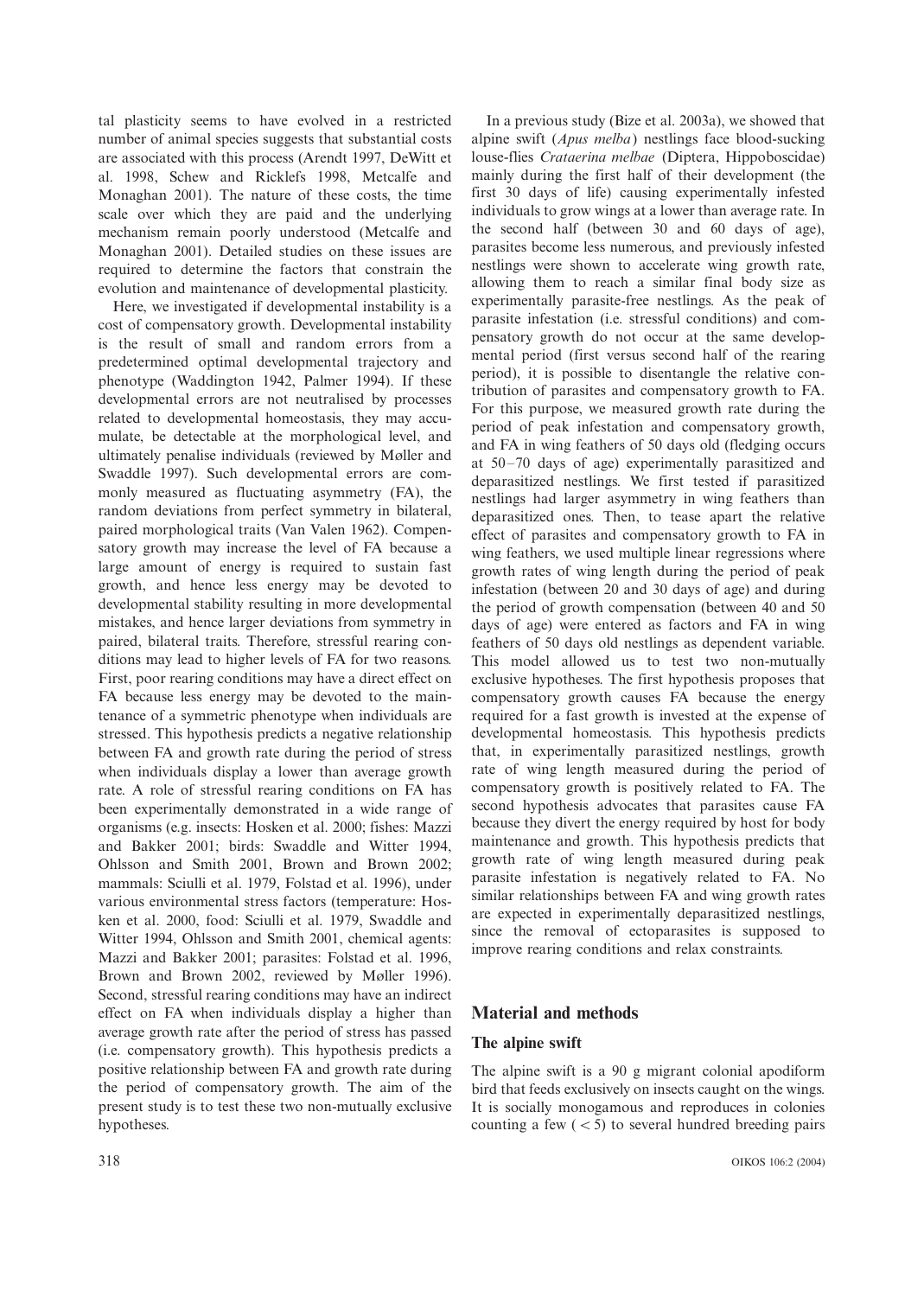located in holes of cliffs and tall buildings. One clutch of  $1-4$  eggs (mean is 2.6) is laid per year, and both parents incubate it for approximately 20 days (Arn 1960). Offspring fledge at an age of 50 to 70 days, and after fledging they do not return to the colony until the following year (Arn 1960). Alpine swifts are heavily parasitized by the 7 mm long blood-sucking louse-fly C. melbae that feeds exclusively on this host species (Tella et al. 1998).

## Manipulation of louse-fly load

Fieldwork was conducted in 2001 in a colony of 50 breeding pairs located under the roof of a clock tower in Solothurn, Switzerland (47 $\degree$ 12' N, 7 $\degree$ 32' E). From the middle of May onwards, nests were visited every other day to determine the date of clutch completion, and daily around hatching to determine the hatching date of the first egg (day 0). We matched pairs of nests with the criteria that paired nests contained a similar number of 10-days-old nestlings (Wilcoxon rank sum test,  $Z =$  $-0.35$ , n = 19 pairs of nests, P = 0.72) that hatched at a similar date ( $Z = 0.13$ , n = 19, P = 0.89) and carried a similar number of louse-flies ( $Z = -0.59$ , n = 19, P = 0.56). When nestlings were 10 days old, we extracted and counted all ectoparasites from each pair of nests. We started at 10 days because C. melbae are rarely found on nestlings before this age (Roulin et al. 2003a). We then, transferred all parasites collected on one of the broods, chosen randomly and denoted 'deparasitized brood', into the other brood called 'parasitized brood'. Crataerina melbae is highly mobile, and hence deparasitized nests were naturally re-infested by ectoparasites. We thus repeated the manipulation of ectoparasite loads every five days until nestlings were 50 days old. Though our manipulations consisted of adding parasites to already infested nests, the number of louse-flies per parasitized nestling remained within the natural range of infestation, as observed in other Swiss colonies (Roulin et al. 1998, Bize et al. 2003a). After 20 days of age, alpine swift nestlings start to invade neighbouring families, and are frequently adopted by foster families (Arn 1960, Bize et al. 2003b). To prevent adoption, we checked all nests daily between 20 and 50 days after hatching, and returned each nest-switcher immediately after its discovery to its natal nest. At each transfer of parasites between pairs of nests, nestling wing length and body mass were measured to the nearest millimetre and 0.1 g, respectively.

### Measurement of asymmetry

Asymmetry in the wing feathers was measured at 50 days after hatching. For this purpose, two adjacent primary

OIKOS 106:2 (2004) 319

feathers were laid on top of one another and the distance from tip to tip was measured (Roulin et al. 2003b). There are ten primary feathers per wing  $(P_1$  to  $P_{10}$ ), and thus nine distances between two adjacent feathers to measure  $(D_1=|P_1-P_2|; D_2=|P_2-P_3|;$  and so on to  $D_9=|P_9 P_{10}$ ). Using a ruler, the same person (P.B.) measured twice these nine distances to the nearest 0.5 mm on the same day. We calculated the absolute asymmetry for each distance as  $|Di<sub>left</sub> - Di<sub>right</sub>|$ , and then summed these nine absolute values. Our method of measuring FA has been demonstrated to provide a reliable estimate of true FA in the length of primary feathers in the barn owl Tyto alba (Roulin et al. 2003b). Our FA measurements were restricted to asymmetry in the length of primary feathers, because tips of tail feathers were frequently damaged at 50 days after hatching, and the length of the tarsus was already fixed before we started to manipulate ectoparasite loads, i.e. 10 days after hatching (P.B. pers. obs.).

#### Statistical analyses

Only nestlings that reached an age of at least 50 days were included in the analyses, which restricted sample size to 19 deparasitized broods and 18 parasitized ones (one parasitized breeding pair failed). We excluded one deparasitized and four parasitized nestlings from the analyses of asymmetry because the tips of some of their feathers were broken, and it was impossible to discriminate FA from unusual feather wear and damage. The relative importance of true asymmetry relative to measurement errors on our FA-measurements was assessed for each of the nine distances Di as proposed by Palmer and Strobeck (1986). The statistical characteristics of signed asymmetry were further assessed by using one sample t-tests to investigate directional asymmetry, and using measures of platykurtosis to investigate departures from normality (Palmer 1994). We corrected significance levels for the number of traits examined using the Bonferroni method (Rice 1989). Absolute FA-estimates were Box-Cox transformed to achieve normality. Growth rates (R) of wing length (W) between 20 and 30 days of age and between 40 and 50 days were calculated with the formulas:  $R_{20-30}$  =  $(W_{30} - W_{20})/10$  and  $R_{40} - S_{0} = (W_{50} - W_{40})/10$ . For each treatment (parasitized vs deparasitized broods), we used a multiple linear regression analysis to disentangle the relative contribution of growth rate of wing length  $R_{20-30}$  (denoted as 'wing growth rate during peak infestation') and  $R_{40-50}$  ('wing growth rate during the period of compensatory growth') to FA in wing feathers of 50 days old nestlings. Hatching date and brood size were included as covariates in our multiple linear regression analyses between FA and wing growth rates, since these two factors explained a significant part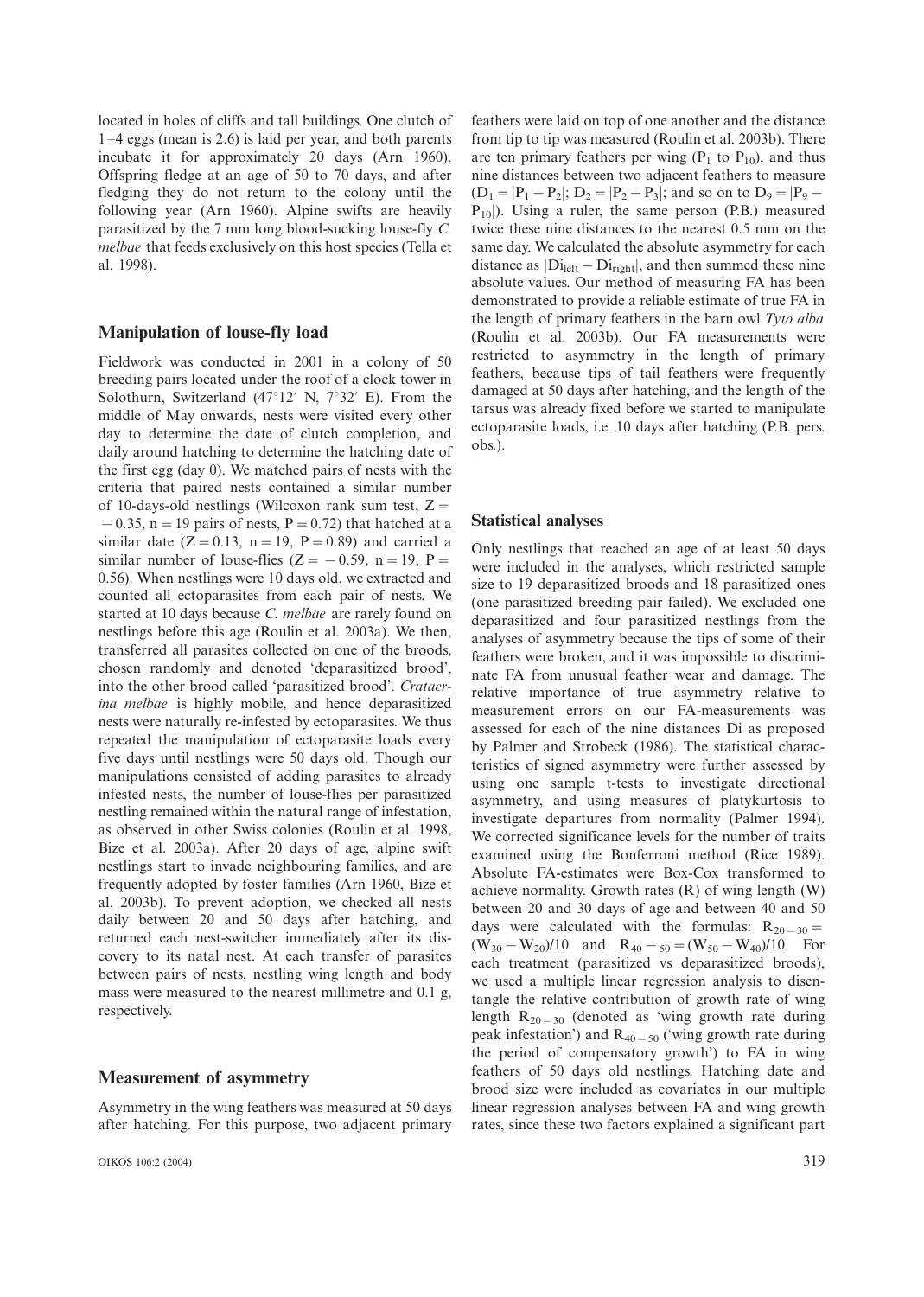of the variance in wing growth rates. Individuals were used as the unit of analysis to examine the statistical properties of our FA measurements. Mean sibling values were used in all other analyses. The JMPIN statistical package was used for all statistical analyses (Sall and Lehman 1996). P-value smaller than 0.05 are considered as significant.

## **Results**

## Statistical description of asymmetry variation

Asymmetry in wing feathers could be significantly discerned from measurement errors in all Di, and was fluctuating as indicated by the lack of significant departure from zero of mean signed FA and no obvious departure from normality in all Di, except the difference  $D_1$  (Table 1). Deviation from normality of this trait was attributable to one outlier, because after omitting this nestling, FA followed a normal distribution. We included however this outlier in all further analyses, since rare cases of extreme developmental instability are important in FA studies (Møller and Swaddle 1997). The inclusion of this outlier did not alter our final results. We did not apply size correction of FA, because FA was not significantly correlated to trait size (Pearson correlation between absolute FA and mean D,  $n = 72$ nestlings,  $r = -0.06$ ,  $P = 0.63$ ).

#### Parasitism, wing growth rate and asymmetry

Parasitized nestlings used growth compensation to recover from the effect of parasites on the development of their wings as indicated by the negative correlation between wing growth rates measured during peak infestation (i.e.  $20-30$  days of age) and  $40-50$  days of age (Pearson correlation,  $r = -0.53$ ,  $n = 18$  broods, P = 0.02, Fig. 1A). In deparasitized broods, no similar relationship was found between growth rates of wing length at  $20-30$  days of age and at  $40-50$  days of age  $(r = -0.23, n = 19, P = 0.37, Fig. 1B)$ . Correlation coefficients were statistically similar in parasitized and deparasitized broods  $(Z = 0.99, P = 0.33)$ .

Our manipulation of ectoparasite load significantly affected the level of FA in wing feathers measured at day 50 after hatching (Student t-test,  $n=37$ ,  $t=2.73$ ,  $P=$ 0.01), with parasitized nestlings being 1.7 times more asymmetrical than deparasitized ones (Fig. 2). A multiple linear regression showed that, in parasitized broods, FA in wing feathers of 50-days-old nestlings was not related to wing growth rate measured during the period of growth compensation taking place at  $40-50$  days but negatively with wing growth rate measured during peak infestation (Table 2). In deparasitized broods, FA was neither associated with wing growth rate measured Table 1. Descriptive statistics for asymmetry in wing feathers of alpine swift nestlings. Mean Di, signed and absolute asymmetry, and percentage of measurement error relative asymmetry are shown along with results of tests Kurtosis g3 19.2 12.2 12.2 12.2 12.2 12.2 12.2 12.3 12.2 12.3 14.5" 12.2 12.2 12.2 12.2 12.3 12.2 12.3 12.2 12.3 14.5" 14.5"  $-0.56$   $-0.36$   $-0.36$  $(5.2 \t3.2 \t4.2)$   $(0.60 \t3.2 \t5.2)$   $(0.60 \t3.2 \t5.2)$   $(0.60 \t3.2 \t5.2)$   $(0.60 \t3.2 \t5.2)$ Skewness<br>g1 F-test§ Skewness  $05$ F-test§ One-sample t-test<br>  $\ddagger$ One-sample Error†<br>(%) 02009  $-0.06$  0.57 12.9 asymmetry are shown along with results of tests for directionality, measurement errors and normality.  $\begin{array}{c} \textrm{Absolute FA} \\ \textrm{mean (mm)} \end{array}$ Absolute FA mean (mm)  $0.57$  $0.97$ Signed FA<br>mean (mm) mean (mm) 0.06 Distance<br>mean (mm) mean (mm) Trait\* n Distance  $(2 - P_3)$  72 16.3 RRRRRRRRR  $\Box$  $\mathrm{Trait}^*$  $\sim$ e. <u>م م</u>

/P5) 72 20.6 0.22 0.57 15.9 2.33 6.3' /0.16 0.90

/P6) 72 22.8 0.31 0.76 11.9 2.85 8.4' /0.19

 $-0.01$  0.01 0.00 0.89  $-$ 

52833

/P8) 72 16.0 0.36 0.83 4.0 1.69 24.8' 6.09 46.43

 $-0.44$ 

 $\frac{1}{1}$ 

2.85  $\mathcal{S}$  $0.07$ 

 $\overline{16}$ 

 $\mathbf{c}$  $\epsilon$   $0.08$ 

ξ

 $-0.07$  31.6 $-5.24$ 

 $\frac{8}{4}$ 

 $\overline{0}$ 

 $\overline{0}$ 39

Table 1. Descriptive statistics for asymmetry in wing feathers of alpine swift nestlings. Mean Di, signed and absolute asymmetry, and percentage of measurement error relative to

 $\circ$ 

 /P9) 72 5.0 0.07 0.42 19.7 0.74 5.1' 3.39 20.08 /P10) 72 3.6 0.00 0.40 20.4 0.01 4.9' /0.17 1.67  $495$ <br>0 L 4 /1). /Pi \*Di is the distance from tip to tip between two proximate primary feathers (Pi FMeasurement error relative to FA (Palmer and Strobeck 1986). \$Measurement error relative to FA (Palmer and Strobeck 1986). Test if mean signed FA is different from zero.<br>
STest if FA > measurement error.<br>
ISignificant at P < 0.05 after sequential Bonferroni adjustment. %Test if mean signed FA is different from zero.  $^{\circ}$ dadada<br>Pereeree

4 70 70 7

 $\widetilde{\mathtt{P}}_{\mathtt{R}}$  $\overline{\phantom{a}}$ 

 $\overline{D}_9$ 

 $(6 - P_7)$  72 22.3

23<br>16.0

320 OIKOS 106:2 (2004)

§Test if FA

'Significant at P

/measurement error.

 $<$  0.05 after sequential Bonferroni adjustment.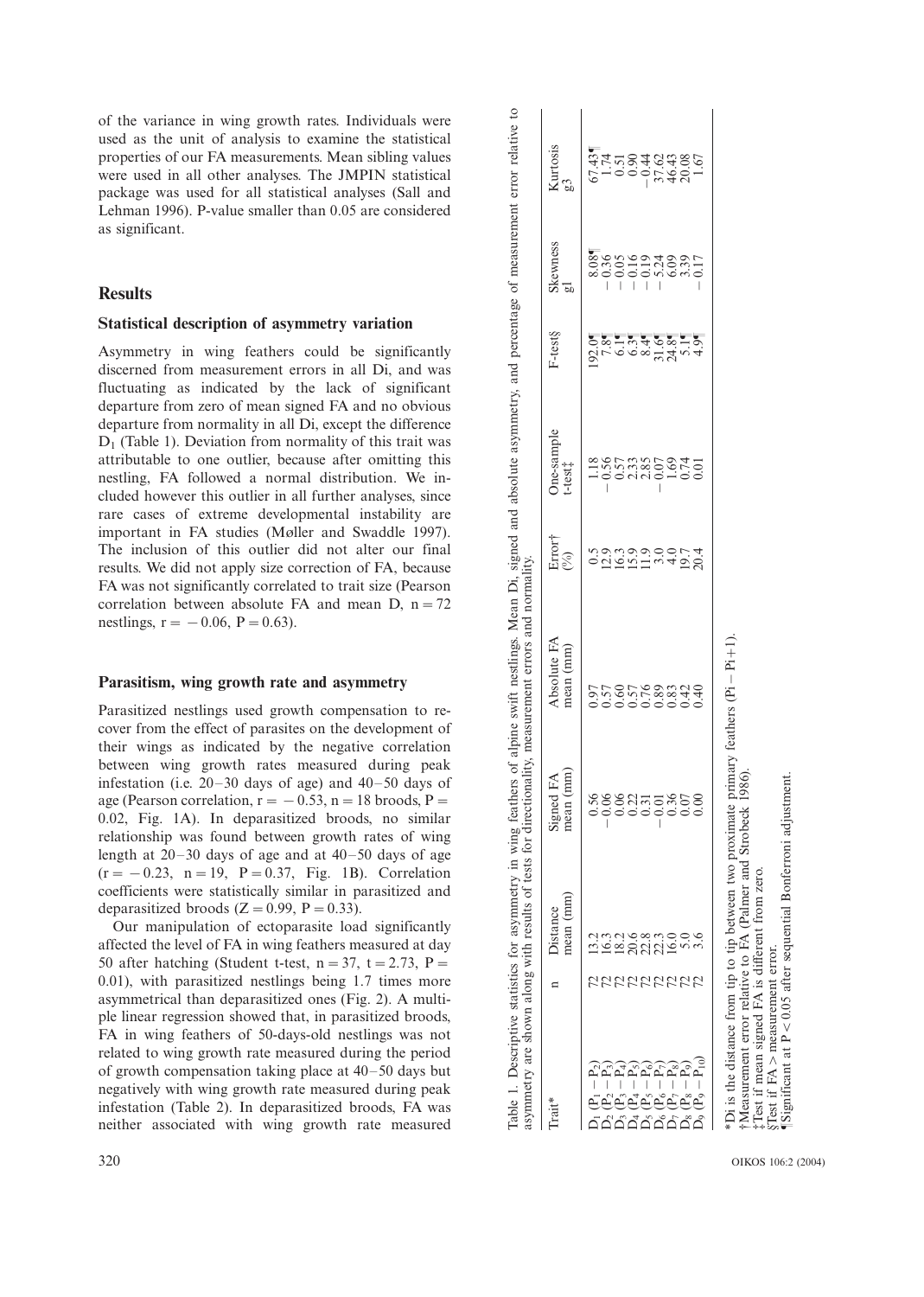Fig. 1. Relationship between wing growth rate measured during peak parasite infestation (day interval  $20-30$ ) and during the period of compensatory growth (day interval  $40-50$ ) in (A) parasitized and (B) deparasitized alpine swift broods.



during peak infestation nor during the phase of compensatory growth (Table 2).

#### **Discussion**

In a previous study, we have shown that experimentally parasitized alpine swift nestlings grow their wings at a lower than average rate during the first half of their development. In the second half, parasites become less numerous, and parasitized nestlings accelerate wing growth rate to reach a similar final size as deparasitized ones (Bize et al. 2003a). The present study demonstrates that, although wing length at fledging was independent of our ectoparasite treatment, wing feathers of experimentally infested individuals were more asymmetrical.

Two hypotheses can explain why parasitized nestlings grow more asymmetrically than deparasitized ones. First, parasites may have diverted energy from their hosts that would otherwise have been allocated to



Fig. 2. Mean  $(+1SE)$  asymmetry in primary feather length of parasitized and deparasitized alpine swift nestlings.

OIKOS 106:2 (2004) 321

growth and body maintenance, leading to greater levels of FA in parasitized nestlings. Second, compensatory growth may require a significant amount of energy that could not be invested in developmental homeostasis. The finding that FA in parasitized nestlings was negatively correlated with wing growth rate during peak infestation but not during the period of compensatory growth suggests a direct role of parasitism in processes linked to developmental stability. This is in agreement with previous studies demonstrating that both parasites (Brown and Brown 2002, reviewed by Møller 1996) and the activation of the immune system via an artificial injection of a non-pathogenic antigen (Fair et al. 1999, Whitaker and Fair 2002) increase the level of FA in their hosts. Thus, up-regulation of the immune system may destabilise the development of parasitized individuals, and explain the general association found between parasitism, fitness and FA (Møller 1996, Møller and Swaddle 1997).

No relationship between compensatory growth and FA was found, but this last result should be treated with caution for three reasons. First, our investigation of a potential link between compensatory growth and developmental stability is correlative. Thus, it cannot be excluded that parasitized nestlings differed in quality (Reznick et al. 2000), the best ones being able to both grow fast and maintain a symmetric phenotype while the poorest ones grew both slowly and asymmetrically. Differences between individuals in quality may therefore have hidden a trade-off at the individual level between compensatory growth and FA. An experimental demonstration that growth acceleration after a period of low growth rate is traded against developmental stability would require the comparison of FA between two groups of randomly chosen individuals that differ only in the presence or absence of compensatory growth (and not within one group of individuals that all perform compensatory growth). Such experimental design may be very difficult to achieve, because one has to induce compensatory growth without altering environmental conditions. The present study is therefore a first step in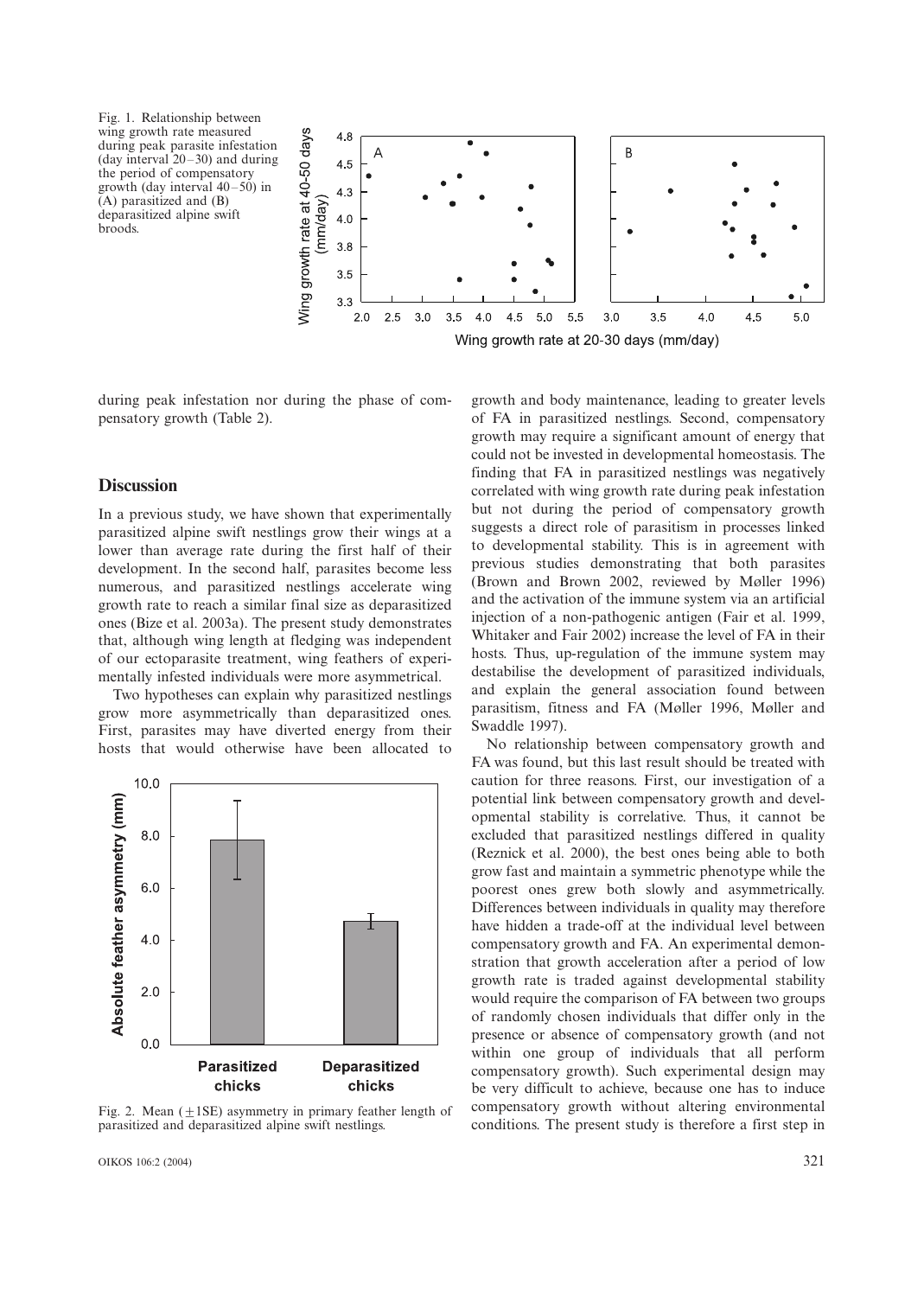Table 2. Multiple linear regressions between FA and growth rate of wing length in parasitized and deparasitized alpine swift broods. FA was measured at 50 days of age, and wing growth rate at peak infestation (day interval 20-30) and at the period of compensatory growth (day interval 40–50). Interactions were non-significant (P > 0.51), and thus were excluded from the final models. F-ratio,  $R^2$ statistic, slope (b) of the linear regression and statistical significance (P) are presented.

| Trait                                                  | Sample size | Wing growth rate        |              |                                           |      |                           |                  |                                |              |
|--------------------------------------------------------|-------------|-------------------------|--------------|-------------------------------------------|------|---------------------------|------------------|--------------------------------|--------------|
|                                                        |             | at day interval $20-30$ |              |                                           |      | at day interval $40-50$   |                  |                                |              |
|                                                        |             | $F \t R^2$              |              | $b (\pm 1 \text{ SE})$ P F R <sup>2</sup> |      |                           |                  | $b (+1 SE)$                    | P            |
| FA in parasitized broods<br>FA in deparasitized broods | 18<br>19    | 6.31<br>0.68            | 0.25<br>0.04 | $-1.85(0.74)$<br>1.41(1.71)               | 0.03 | 0.11<br>$0.42 \quad 0.01$ | 0.00<br>$0.00\,$ | $-0.43(1.30)$<br>$-0.07(1.54)$ | 0.34<br>0.92 |

disentangling the two possible confounding sources of developmental instability

Second, the amount of stress required to disturb developmental homeostasis may vary during the course of development, with early phases being more sensitive to stress factors (Aparicio 2001, Ohlsson and Smith 2001). For instance, pheasant (Phasianus colchicus) chicks grew asymmetric tarsi when fed with a low protein diet during their first three weeks of life, whereas similar manipulations performed latter in their development had no effect on symmetry in tarsus length (Ohlsson and Smith 2001). Since compensatory growth usually occurs late in development, the relative effect of compensatory growth to FA may be less detectable than the effect of stress factors occurring at an earlier stage.

Finally, since we assessed FA only in wing feathers, it could not be excluded that fast growth of wing length was traded against developmental homeostasis of other traits. For instance, within-broods nestling barn swallows (Hirundo rustica) with the largest rate of feather growth had the lowest rate of tarsus and body mass growth (Saino et al. 1998). Thus, further studies should preferably assess the relationship between FA and compensatory growth in a wide range of morphological traits.

In conclusion, the present study demonstrates that experimentally parasitized nestlings grew more asymmetrical wing feathers than experimentally deparasitized ones. We found no support for a link between compensatory growth and developmental stability, and hence high level of FA in parasitized individuals occurred because parasites diverted energy that would be otherwise allocated to developmental stability. Although in rats selection lines for fast and slow intrinsic growth have demonstrated that developmental errors can increase with fast growth (Leamy and Atchley 1985, Shakarad et al. 2001), it remains unclear whether episodes of fast growth during a limited period of time can also increase FA (Møller 1999). Further studies are required to determine what are the costs incurred by compensatory growth and developmental plasticity.

 $Acknowledgements$  – We thank Blandine Doligez for useful comments on the manuscript, and Dominik Pfluger for access to the alpine swift colony. The Veterinary service of the Canton of Solothurn authorized manipulation of ectoparasite load (licence No. 27023). This work was supported by the Swiss National Science Foundation (grant No. 31-53956.98 to H.R. and No. 823A-064710 to A.R.).

#### References

- Aparicio, J. 2001. Patterns of growth and fluctuating asymmetry: the effects of asymmetrical investment in traits with determinate growth.  $-$  Behav. Ecol. Sociobiol. 49: 273-282.
- Arendt, J. D. 1997. Adaptive intrinsic growth rates: an integration across taxa. – Q. Rev. Biol. 72: 149–177.
- Arn, H. 1960. Biologische Studien am Alpensegler. Verlag Vogt-Schild AG.
- Bize, P., Roulin, A., Bersier, L.-F. et al. 2003a. Parasitism and developmental plasticity in alpine swift nestlings.  $-$  J. Anim. Ecol.  $72: 633-639$ .
- Bize, P., Roulin, A. and Richner, H. 2003b. Adoption as an offspring strategy to reduce ectoparasite exposure.  $-$  Proc. R. Soc. Lond. B (Suppl.), Biol. Let.  $270:Si14-S116$ .
- Brown, C. R. and Brown, M. B. 2002. Ectoparasites cause increased bilateral asymmetry of naturally selected traits in a colonial bird. - J. Evol. Biol. 15:  $1067-1075$ .
- DeWitt, T. J., Sih, A. and Wilson, D. S. 1998. Costs and limits of phenotypic plasticity. - Trends Ecol. Evol. 13: 77-81.
- Fair, J. M., Hansen, E. S. and Ricklefs, R. E. 1999. Growth, developmental stability and immune response in juvenile Japanese quails (*Coturnix coturnix japonica*). - Proc. R. Soc. Lond. B 266: 1735-1742.
- Folstad, I., Arneberg, P. and Karter, A. J. 1996. Antlers and parasites.  $-$  Oecologia 105: 556-558.
- Hosken, D., Blanckenhorn, W. and Ward, P. 2000. Developmental stability in yellow dung flies (Scathophaga stercoraria): fluctuating asymmetry, heterozygosity and environmental stress.  $-$  J. Evol. Biol. 13: 919-926.
- Leamy, L. and Atchley, W. 1985. Directional selection and developmental stability: evidence from fluctuating asymmetry of morpholometric characters in rats.  $-$  Growth 49: 8– 18.
- Mazzi, D. and Bakker, T. C. M. 2001. Acid stress increases pelvic spine asymmetry in juvenile three-spined sticklebacks. J. Fish Biol. 59: 582-592.
- Metcalfe, N. B. and Monaghan, P. 2001. Compensation for a bad start: grow now, pay later? - Trends. Ecol Evol. 16:  $254 - 260.$
- Møller, A. P. 1996. Parasitism and developmental instability of hosts: a review.  $-$  Oikos 77: 189-196.
- Møller, A. P. 1999. Asymmetry as a predictor of growth, fecundity and survival. – Ecol. Lett.  $\overline{2}$ : 149–156.
- Møller, A. P. and Swaddle, J. P. 1997. Asymmetry, developmental stability, and evolution. - Oxford Univ. Press.
- Ohlsson, T. and Smith, H. G. 2001. Early nutrition causes persistent effects on pheasant morphology. - Physiol. Zool. <sup>7</sup>4: 212–218.
- Palmer, A. R. 1994. Fluctuating asymmetry analyses: a primer. - In: Markow, T. A. (ed.), Developmental instability: its origins and evolutionary implications. Kluwer, pp. 335-364.